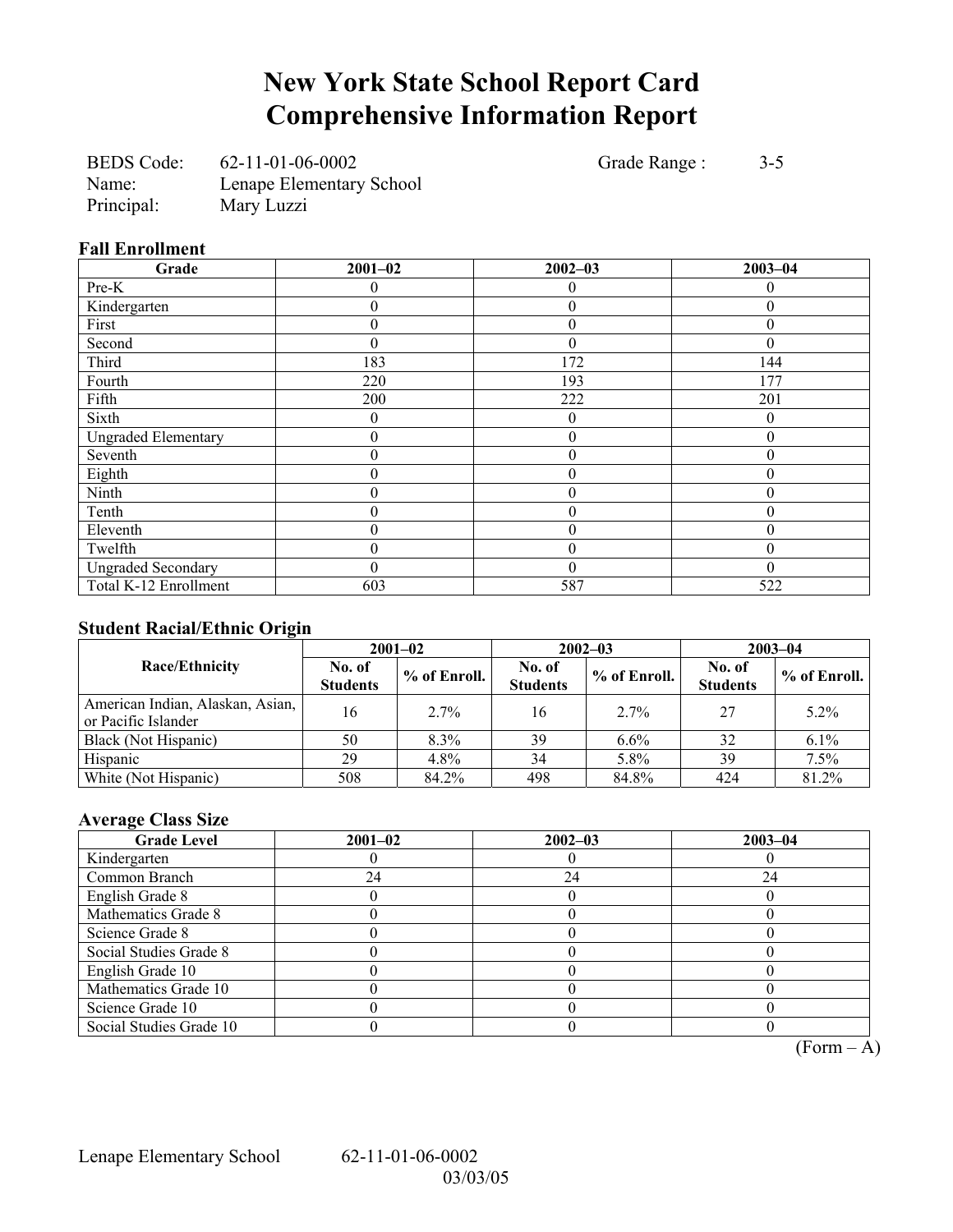#### **District Need to Resource Capacity Category**

| <b>N/RC Category</b> | <b>Description</b>                                                                                 |
|----------------------|----------------------------------------------------------------------------------------------------|
|                      | This is a school district with average student needs in relation to<br>district resource capacity. |

### **Similar School Group and Description**

| <b>Similar School Group</b> | <b>Description</b>                                                                                                                                                                                                                                                            |
|-----------------------------|-------------------------------------------------------------------------------------------------------------------------------------------------------------------------------------------------------------------------------------------------------------------------------|
| 14                          | All schools in this group are elementary level schools in school<br>districts with average student needs in relation to district resource<br>capacity. The schools in this group are in the middle range of<br>student needs for elementary level schools in these districts. |

All schools within the same N/RC category are divided into three similar school groups defined by the percentage of students in the school who are eligible for the free-lunch program and/or who are limited English proficient (also known as English language learners).

#### **Student Demographics Used To Determine Similar Schools Group**

|                                   | $2001 - 02$ |         | $2002 - 03$ |         | $2003 - 04$    |         |
|-----------------------------------|-------------|---------|-------------|---------|----------------|---------|
|                                   | Count       | Percent | Count       | Percent | Count          | Percent |
| <b>Limited English Proficient</b> |             | 2.5%    |             | $2\%$   |                | $2.5\%$ |
| <b>Eligible for Free Lunch</b>    | 90          | 14.9%   | 80          | 13.6%   | 72<br><u>.</u> | 13.8%   |

#### **Attendance and Suspension**

|                               | $2000 - 01$     |         |          | $2001 - 02$ | $2002 - 03$     |         |
|-------------------------------|-----------------|---------|----------|-------------|-----------------|---------|
|                               | No. of          | $%$ of  | No. of   | $%$ of      | No. of          | $%$ of  |
|                               | <b>Students</b> | Enroll. | Students | Enroll.     | <b>Students</b> | Enroll. |
| <b>Annual Attendance Rate</b> |                 | 95.0%   |          | 95.3%       |                 | 94.4%   |
| <b>Student Suspensions</b>    |                 | $0.3\%$ |          | $0.7\%$     |                 | $0.2\%$ |

### **Student Socioeconomic and Stability Indicators (Percent of Enrollment)**

### **2001–02 2002–03 2003–04 Reduced Lunch**  4.8% 1 5.1% 5.1% 6.5% 6.5% **Public Assistance** 11-20% 11-20% 11-20% 11-20% 11-20% 11-20% 11-20% 11-20% 11-20% 11-20% 11-20% 11-20% 11-20% 11-20% 11-20% 11-20% 11-20% 11-20% 11-20% 11-20% 11-20% 11-20% 11-20% 12-11-20% 12-11-20% 12-11-20% 12-11-20% 1 **Student Stability**

#### **Staff Counts**

| Staff                                 | $2003 - 04$ |
|---------------------------------------|-------------|
| <b>Total Teachers</b>                 |             |
| <b>Total Other Professional Staff</b> |             |
| <b>Total Paraprofessionals</b>        |             |
| Teaching Out of Certification*        |             |

\*Teaching out of certification more than on an incidental basis.

 $(Form - B)$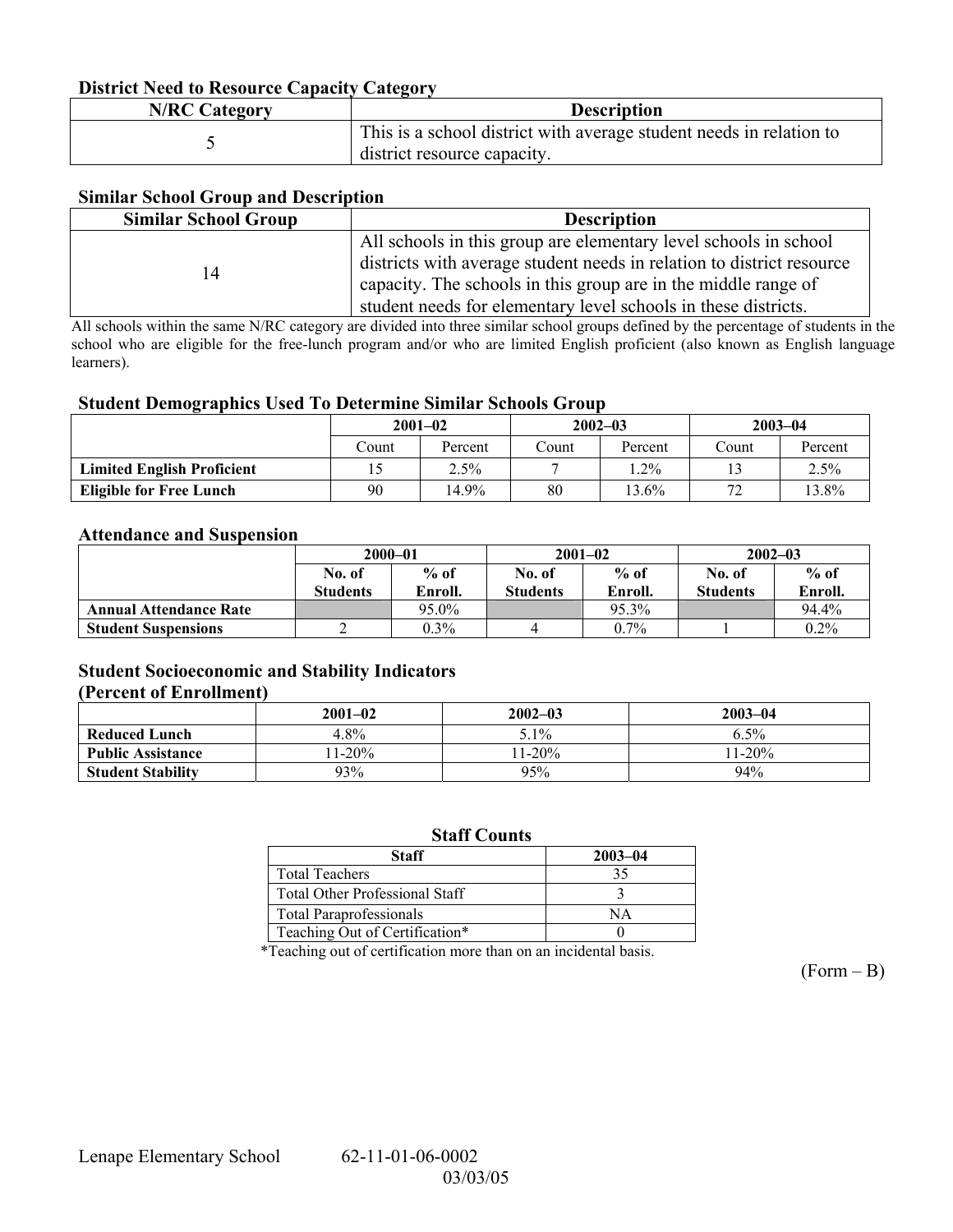# **Regents Examinations**

|                                                                            | $\overline{\phantom{0}}$ | <b>All Students</b> |             | <b>Students with Disabilities</b> |             |             |  |  |
|----------------------------------------------------------------------------|--------------------------|---------------------|-------------|-----------------------------------|-------------|-------------|--|--|
|                                                                            | $2001 - 02$              | $2002 - 03$         | $2003 - 04$ | $2001 - 02$                       | $2002 - 03$ | $2003 - 04$ |  |  |
| <b>Sequential Mathematics, Course III (last administered January 2004)</b> |                          |                     |             |                                   |             |             |  |  |
| Number Tested                                                              |                          |                     |             |                                   |             |             |  |  |
| Number Scoring 55–100                                                      |                          |                     |             |                                   |             |             |  |  |
| Number Scoring 65-100                                                      |                          |                     |             |                                   |             |             |  |  |
| Number Scoring 85-100                                                      |                          |                     |             |                                   |             |             |  |  |
| Percentage of Tested Scoring 55–100                                        | $0\%$                    | $0\%$               | $0\%$       | $0\%$                             | $0\%$       | $0\%$       |  |  |
| Percentage of Tested Scoring 65-100                                        | $0\%$                    | $0\%$               | $0\%$       | $0\%$                             | $0\%$       | $0\%$       |  |  |
| Percentage of Tested Scoring 85–100                                        | $0\%$                    | $0\%$               | $0\%$       | $0\%$                             | $0\%$       | $0\%$       |  |  |

# **Introduction to Occupations Examination**

|                                   | $2001 - 02$                                                            |           |                   | $2002 - 03$ | $2003 - 04$       |           |  |  |  |
|-----------------------------------|------------------------------------------------------------------------|-----------|-------------------|-------------|-------------------|-----------|--|--|--|
|                                   | <b>No. Tested</b>                                                      | % Passing | <b>No. Tested</b> | % Passing   | <b>No. Tested</b> | % Passing |  |  |  |
| <b>General-Education Students</b> |                                                                        | 0%        |                   | $0\%$       |                   | $0\%$     |  |  |  |
| <b>Students with Disabilities</b> |                                                                        | 0%        |                   | $0\%$       |                   | 0%        |  |  |  |
| $\mathbf{r}$<br>11                | 0.00100<br>$\cdots$<br>$\cdot$ , $\cdot$ , $\cdot$ , $\cdot$ , $\cdot$ |           |                   |             |                   |           |  |  |  |

District reports contain data for all students with disabilities enrolled in the district for the 2001–02 school year.

## **Elementary-Level Social Studies**

|                 |                                   | <b>Number</b><br>Tested | % at Level 1 | % at Level 2 | $\%$ at Level 3 | % at Level 4 |
|-----------------|-----------------------------------|-------------------------|--------------|--------------|-----------------|--------------|
|                 | <b>General-Education Students</b> | 74                      | 6%           | $1\%$        | 58%             | 25%          |
| <b>Nov 2003</b> | <b>Students with Disabilities</b> | つつ                      | 22%          | 19%          | 56%             | 4%           |
|                 | All Students                      | 201                     | 8%           | $2\%$        | 58%             | 22%          |

# **Middle-Level Social Studies**

|                  |                                   | <b>Number</b><br><b>Tested</b> | $\%$ at Level 1 |       | $\%$ at Level 2 $\%$ at Level 3 | $\%$ at Level 4 |
|------------------|-----------------------------------|--------------------------------|-----------------|-------|---------------------------------|-----------------|
|                  | <b>General-Education Students</b> |                                | $0\%$           | 0%    | $0\%$                           | $0\%$           |
| <b>June 2004</b> | <b>Students with Disabilities</b> |                                | $0\%$           | 0%    | $0\%$                           | 0%              |
|                  | All Students                      |                                | $0\%$           | $0\%$ | $0\%$                           | $0\%$           |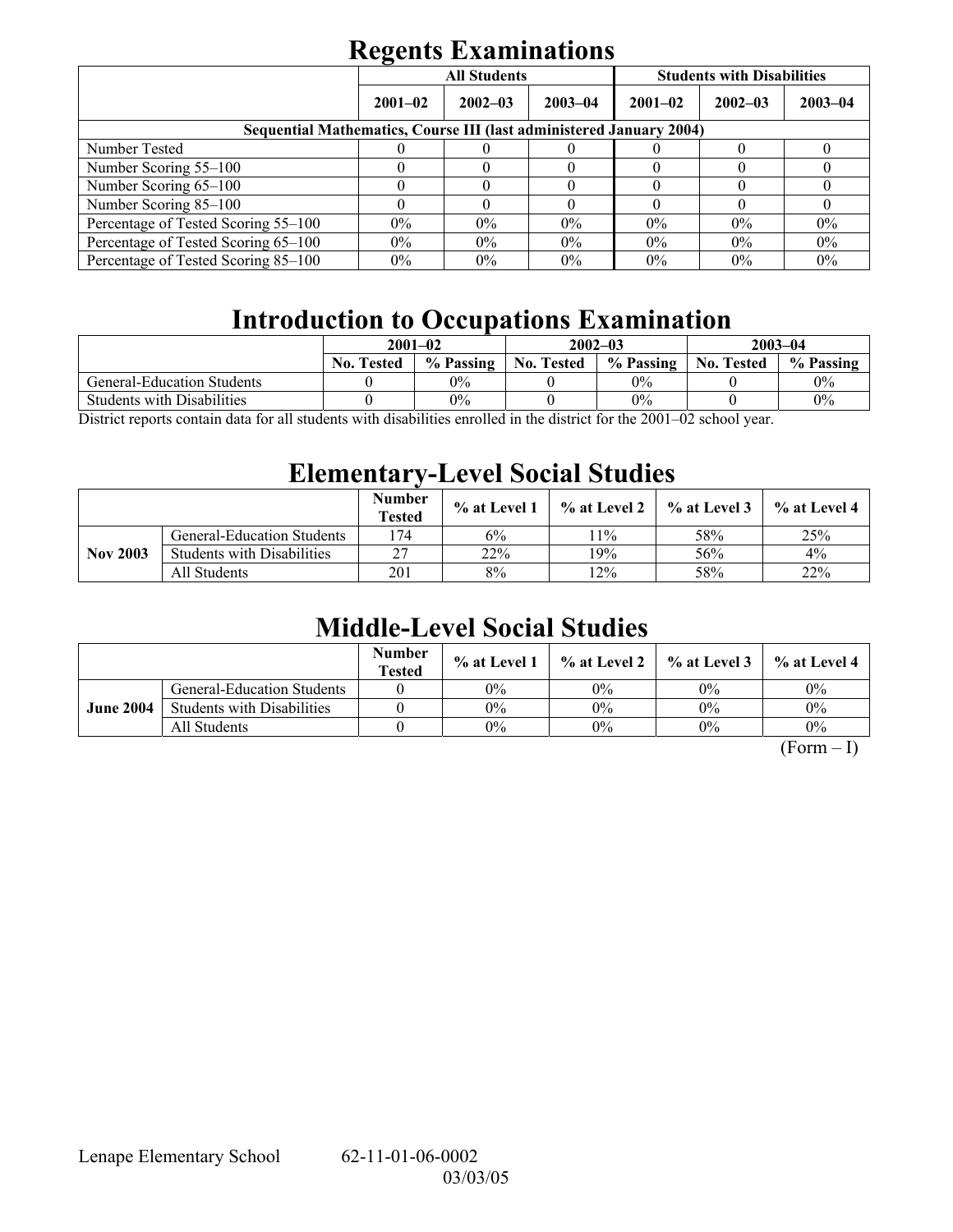## **New York State Alternate Assessments (NYSAA) 2003-04**

|                         | <b>Count of Students</b>                                                              |  |  |  |  |  |  |  |  |
|-------------------------|---------------------------------------------------------------------------------------|--|--|--|--|--|--|--|--|
| <b>Test</b>             | <b>Not Tested</b><br>Level 4<br><b>Tested</b><br>Level 2<br><b>Level 1</b><br>Level 3 |  |  |  |  |  |  |  |  |
| <b>Elementary Level</b> |                                                                                       |  |  |  |  |  |  |  |  |
| Social Studies          |                                                                                       |  |  |  |  |  |  |  |  |
| <b>Middle Level</b>     |                                                                                       |  |  |  |  |  |  |  |  |
| Social Studies          |                                                                                       |  |  |  |  |  |  |  |  |
| <b>Secondary Level</b>  |                                                                                       |  |  |  |  |  |  |  |  |
| English Language Arts   |                                                                                       |  |  |  |  |  |  |  |  |
| <b>Social Studies</b>   |                                                                                       |  |  |  |  |  |  |  |  |
| Mathematics             |                                                                                       |  |  |  |  |  |  |  |  |
| Science                 |                                                                                       |  |  |  |  |  |  |  |  |

### **2000 Cohort Performance on Regents Examinations after Four Years**

|                              | <b>General-Education Students</b>  |                                     |                | <b>Students with Disabilities</b>  |                                     |                | <b>All Students</b>                |                                     |                |
|------------------------------|------------------------------------|-------------------------------------|----------------|------------------------------------|-------------------------------------|----------------|------------------------------------|-------------------------------------|----------------|
|                              | Global<br><b>History</b><br>& Geo. | U.S.<br><b>History</b><br>$&$ Gov't | <b>Science</b> | Global<br><b>History</b><br>& Geo. | U.S.<br><b>History</b><br>$&$ Gov't | <b>Science</b> | Global<br><b>History</b><br>& Geo. | U.S.<br><b>History</b><br>$&$ Gov't | <b>Science</b> |
| <b>Cohort Enrollment</b>     |                                    |                                     |                |                                    |                                     |                |                                    |                                     |                |
| Number Scoring 55–64         |                                    |                                     |                |                                    |                                     |                |                                    |                                     |                |
| Number Scoring 65–84         |                                    |                                     |                |                                    |                                     |                |                                    |                                     |                |
| Number Scoring 85-100        |                                    |                                     |                |                                    |                                     |                |                                    |                                     |                |
| <b>Approved Alternatives</b> |                                    |                                     |                |                                    |                                     |                |                                    |                                     |                |

 $(Form - J)$